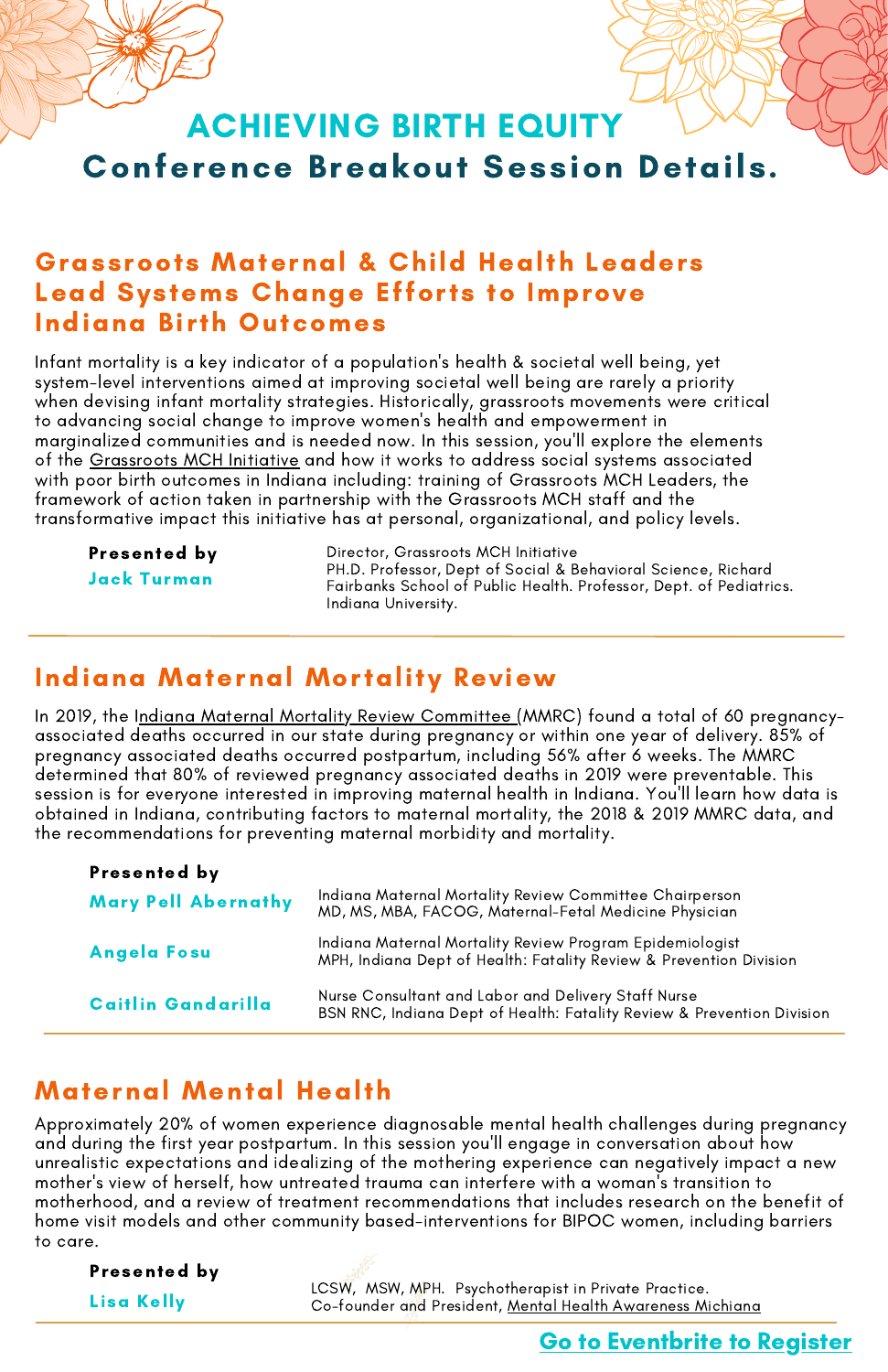

# Medicaid 101: Before, During, and After Pregnancy

Applying for insurance and understanding coverage can be confusing for everyone. The SJC Fetal Infant Mortality Review team has identified that obtaining insurance during pregnancy is a common barrier to early prenatal care. This panel presentation, moderated by Connecting Kids to Coverage, with [representatives](https://www.mhsindiana.com/members/medicaid/benefits-services/pregnancy.html) from [Anthem,](https://mss.anthem.com/in/care/health-wellness/pregnancy-and-womens-health.html) [CareSource,](https://www.caresource.com/in/members/education/pregnancy/medicaid/) [MDWise,](https://www.mdwise.org/for-members/member-handbook/plans/pregnancy-plans) MHS (Managed Health Services), and [United](https://www.uhc.com/health-insurance-plans/indiana) Health Care will help you understand the process so you can help your patients and clients. Our goal is to explain the Managed Care Entities' relationship, role, and responsibility to our partners including how we can assist with improving health outcomes through help finding local resources, addressing social determinant of health barriers, and coordination of care through Notification of Pregnancy, case management services, and incentive programs.

| <b>Moderators</b>          |                                                                                                                      |
|----------------------------|----------------------------------------------------------------------------------------------------------------------|
| <b>Ann McCafferty</b>      | Program Director, Connecting Kids to Coverage - IN<br>CHW, CAC, Licensed Indiana Insurance Navigator, SHIP Counselor |
| <b>Collette Rhoads</b>     | Program Coordinator, Connecting Kids to Coverage - IN<br>BA Criminal Justice, CAC, Licensed Insurance Navigator      |
| <b>Kathy Walker</b>        | Program Coordinator, Connecting Kids to Coverage - IN<br>BA Health Promotion, Licensed Insurance Navigator           |
| Panel                      |                                                                                                                      |
| <b>Lori Riester</b>        | OB Practice Consultant, Anthem, RN, BSN                                                                              |
| <b>Christiane Soultz</b>   | Women & Children's Health Specialist, CareSource, RN, BSN                                                            |
| <b>Rachel Maxey</b>        | <b>Community Outreach Supervisor, MDwise, CCHW</b>                                                                   |
| <b>Juana Ramirez Rocio</b> | Member Connections Representative, MHS, Certified Medical Interpreter,<br><b>CCHW</b>                                |
| Kim Eldridge               | State Event Manager, United HealthCare Community Plan, Hoosier Care<br>Connect                                       |
|                            |                                                                                                                      |

# Partnering with Purpose

You've done it! You've successfully helped a family in the delivery process. Now comes the next step, connecting families to community resources, social coworkers, doulas, and community health workers who can help the family on the next step of their journey. In this breakout session, we'll discuss how to make those connections by examining cultural humility, community collaboration, and compassionate care. Come work with our team as we examine how to improve the connections we make and examine the perspectives of what families might need.

| Presented by         |                                                                                                                             |
|----------------------|-----------------------------------------------------------------------------------------------------------------------------|
| <b>Taylor Martin</b> | Assistant Director of Health Equity, St. Joseph County Department of Health<br>LCSW, BSW, MSW, Certified Doula in Training. |
| Marchelle Pettit     | Doula Services Coordinator, Nurse Family Partnership<br>AA, Human Services. BA, Certified Doula -ProDoula, CLS, CCHW        |
| <b>Bev Horton</b>    | Director of Community Doula Services, IMHC.<br>Pregnancy & Postpartum Doula, CHW.                                           |